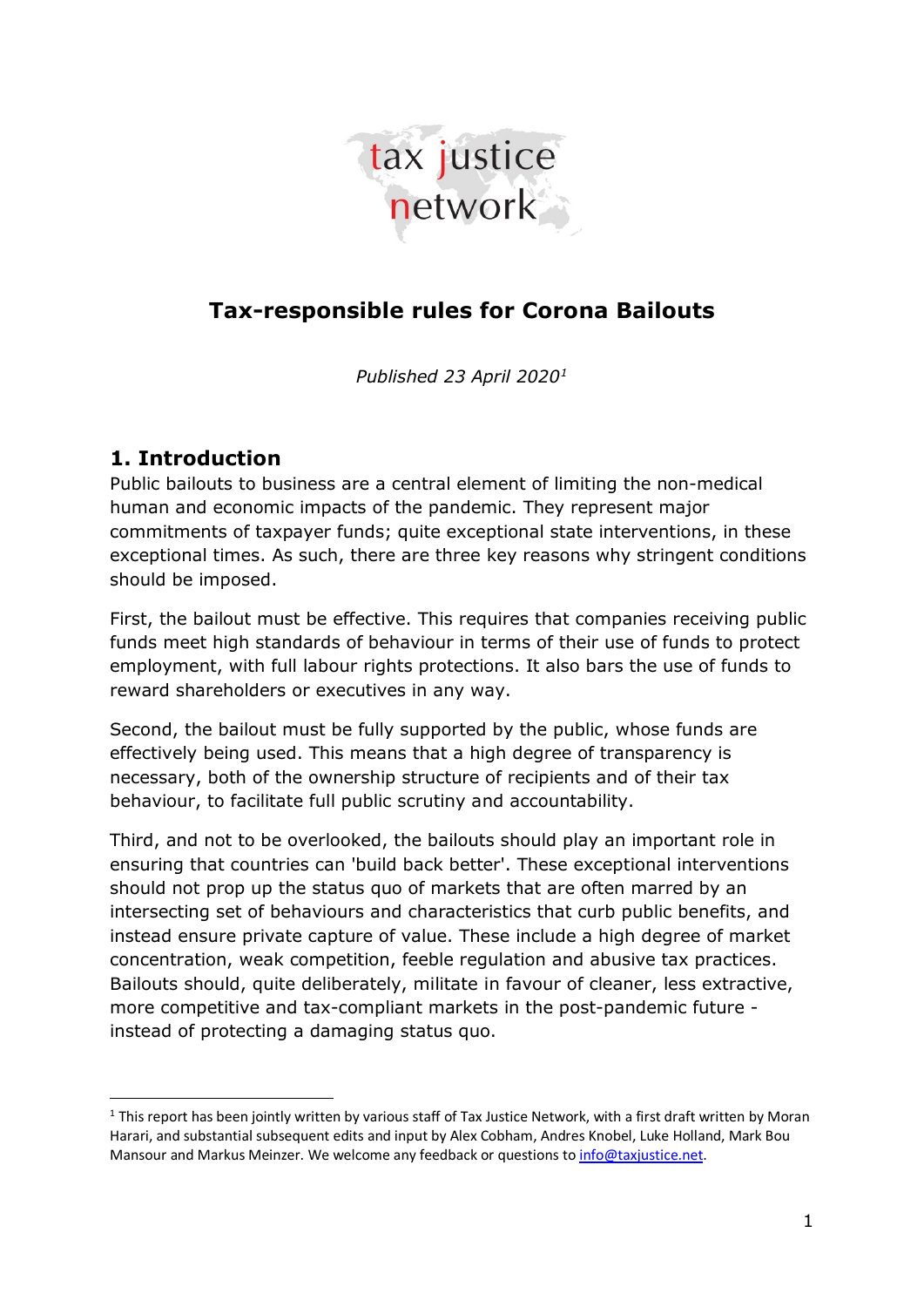## **2. No more unfair bailouts for companies**

Covid-19 is creating havoc in the health and economic systems of all countries. Urgent measures are necessary. But urgent doesn't mean indiscriminate or counterproductive. Using taxpayer money to bail out tax abusing companies is not only unfair, but runs counter to protecting an economic system that will guarantee equal opportunities and the human rights of all.

While a great deal of controversy remains over whether large corporations should receive state bailouts at all, the current reality is that many such companies are likely to receive very significant flows of public money in the near future. As such, the conditions set out below should not be considered a tacit endorsement of bailouts *per se*, but instead a statement of criteria that can and must be applied where states do decide to provide such support.

In the last month, a number of EU countries announced they would deny coronavirus pandemic aid to companies using tax havens. According to Poland's [aid package,](https://www.pb.pl/rzad-i-nbp-oglosza-plan-pomocy-firmom-relacja-987800) large companies will be bailed out provided they pay their taxes in Poland and not in tax havens. Similarly, Denmark's Finance Ministry [announced](https://www.law360.com/tax-authority/international/articles/1265237/denmark-denying-pandemic-aid-to-cos-using-tax-havens?nl_pk=08ae7ae9-d7a3-4cdc-aa65-88d11f5e89ca&utm_source=newsletter&utm_medium=email&utm_campaign=tax-authority/international) that Danish companies registered in tax havens won't be eligible for a state refund of their running costs. Other bailout conditions mentioned in the Danish political agreement restrict companies from paying out dividends or buying back their own shares and require them to adhere to the UN Guiding Principles on Business and Human Rights.

[Austria's parliament decided on 22 April](https://www.ots.at/presseaussendung/OTS_20200422_OTS0196/gruenetomaselli-keine-staatshilfen-fuer-steueroasen) not to bail out companies with presence in tax havens, with [Attac Austria criticising the move](https://www.attac.at/news/details/neues-verbot-von-corona-staatshilfen-fuer-konzerne-in-steuersuempfen-praktisch-wirkungslos) as largely ineffective and insufficient. Germany's green party has requested a debate in the German [parliament on 23 April,](https://dip21.bundestag.de/dip21/btd/19/187/1918703.pdf) arguing that Germany should not bail out companies registered in internationally blacklisted jurisdictions for purposes of aggressive tax avoidance. Some German [states expressed their intent](https://www.sueddeutsche.de/wirtschaft/corona-hilfe-konzerne-steuern-1.4884892) to bar companies from bailout funds if they are in unregulated arrears with the tax authorities or if there are being investigated for tax offences.

The decision to restrict bailouts to exclude companies using tax havens should be praised and adopted by more countries around the globe. It emphasises the companies' obligations to the country in question and the reciprocal approach towards the use of tax in a country. However, while it is a step in the right direction, not only has this approach some caveats, but it is also too narrow and ignores some fundamental transparency requirements which should be considered when bailing out companies.

Both Denmark and Poland determine whether a country is considered a tax haven or not according to the [EU tax haven list.](https://www.consilium.europa.eu/en/policies/eu-list-of-non-cooperative-jurisdictions/) But as TJN has [pointed](https://www.taxjustice.net/2017/11/27/blacklisting-the-eu-paradise-lost/) out in the past, this list excludes some of the most significant tax havens [predominantly EU countries.](https://www.taxjustice.net/2020/02/18/eu-blacklists-uks-crown-jewel-tax-haven-while-letting-other-tax-havens-off-the-hook/) Rather, it blacklists several developing countries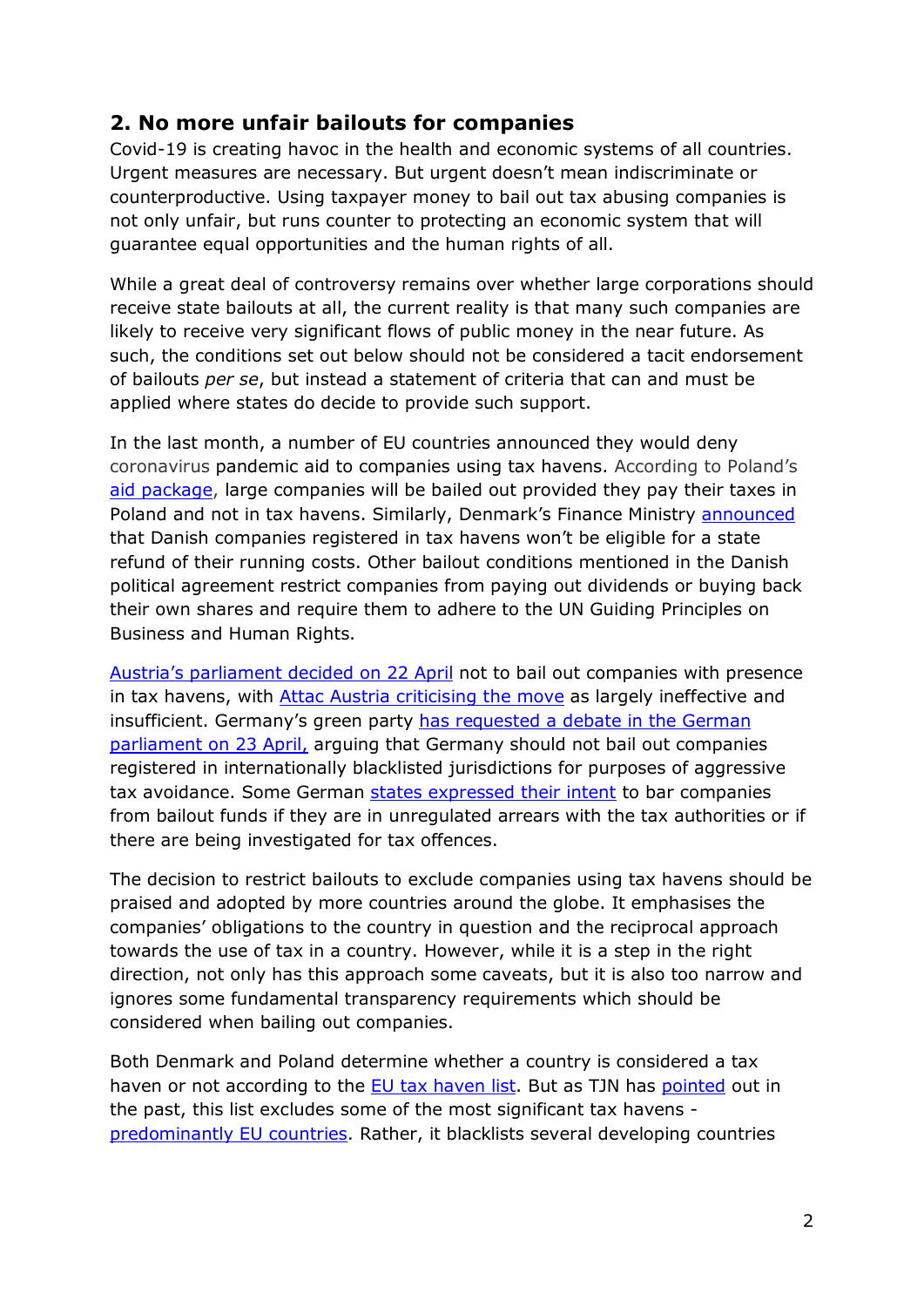which were prevented from engaging in fair negotiations in determining the OECD BEPS Action Plan and are now forced to comply with it if they wish to avoid sanctions. Instead of using a binary approach towards the classification of tax havens, we take the view that every country is placed somewhere on a spectrum between full transparency and full secrecy according to objective and verifiable criteria as included in our **Financial Secrecy Index and Corporate Tax Haven** [Index.](https://www.corporatetaxhavenindex.org/introduction/cthi-2019-results) As such, instead of using the EU tax haven list to define tax haven countries for bailout conditions, we suggest taking the top ten countries listed on these two indices.<sup>[2](#page-2-0)</sup> The resulting list of relevant tax havens comprises 13 iurisdictions:

- Bahamas
- Bermuda
- British Virgin Islands
- Cayman Islands
- Hong Kong
- Japan
- Jersey

1

- Luxembourg
- Netherlands
- Singapore
- Switzerland
- United Arab Emirates
- United States of America

In addition, the presence of subsidiaries in tax havens cannot in itself be considered a sufficient criterion to exclude companies from being eligible for bailouts. What if companies engage in legitimate business in the Netherlands or the United States? It is impossible to tell what a multinational company is up to in any given jurisdiction without getting a full picture of its global activities, profits and taxes on a country by country basis. Therefore, companies which are present in these jurisdictions should be able to obtain bailouts if they publish a full country by country report now (where they have one prepared under current OECD rules already); or if they commit to publish one according to the Global Reporting Initiative standard before end of 2020. In addition, they should commit to close down any subsidiary that is mainly used for tax avoidance purposes with immediate effect.

But presence in tax havens should not be the sole criterion for excluding companies from bailouts. What about companies that were charged with corruption or with money laundering? Or companies which were involved in the

<span id="page-2-0"></span><sup>&</sup>lt;sup>2</sup> These are the most important jurisdictions, based on a combination of global scale with, respectively, financial secrecy and corporate tax aggressiveness. It would also be possible to focus on those with the highest secrecy or tax aggression only. Equally, both indexes are published as open data, so countries could also choose to use one indicator or a subset, if they care more about one specific factor – for example, the lowest applicable tax rates applied to multinationals (the LACIT indicator of the Corporate Tax Haven Index).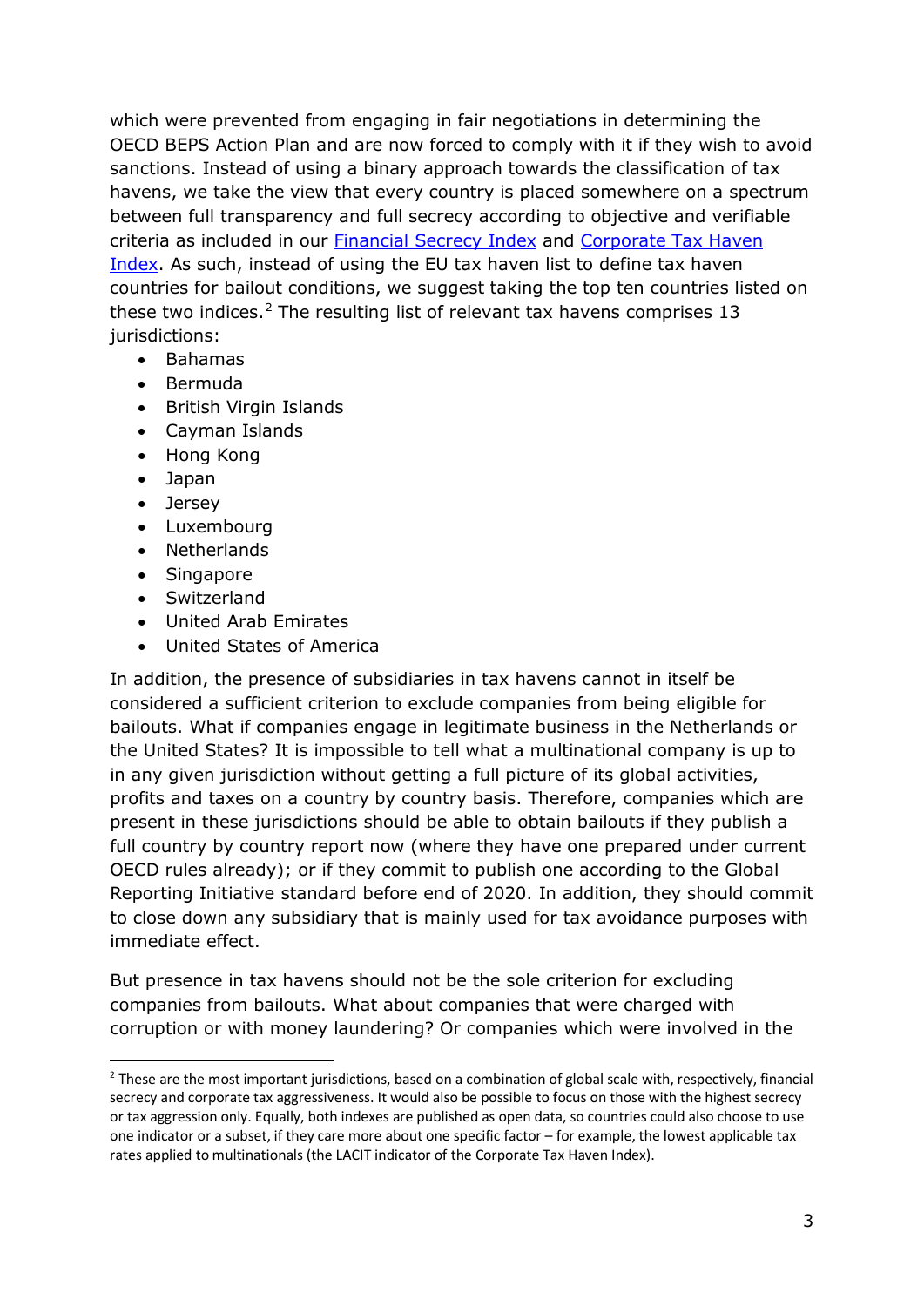[Cum-Ex Trading Scheme?](https://theconversation.com/the-robbery-of-the-century-the-cum-ex-trading-scandal-and-why-it-matters-124417) Companies which the EU Commission found received tax incentives [in violation of EU State aid rules?](https://ec.europa.eu/competition/state_aid/tax_rulings/index_en.html) Or companies involved in profit shifting or enabling tax evasion as revealed by the [LuxLeaks](https://www.icij.org/investigations/luxembourg-leaks/) and the Panama [Papers scandals](https://www.icij.org/investigations/panama-papers/)</u>? When a government decides to bail out companies and provide them with a state refund, it uses public money to do so. Neither the public nor the government should be helping companies that previously chose to abuse the tax system to boost their profits. Because of those tax abuses, governments' ability to offer sufficient public services was undermined and as a result the public was denied proper health care services. Pope Francis has recently held tax dodgers partially responsible for the struggle governments' health systems are facing in dealing with Covid-19 and stated that "those who do not pay their taxes are not only committing a crime, but a felony". Using the Pope's comparison, bailing out these companies will allow them to also confiscate the profits of serious crime. The criteria for excluding companies from pandemic aid should therefore be much broader than having subsidiaries in tax havens and should include some of the criteria mentioned above.

Finally, a company found eligible to be bailed out should commit to the following requirements:

First, by the end of 2020, publish its most recent (and future) annual accounts, along with associated tax payments regardless of whether it is a private or a public company, as explained in [haven indicator 9](https://corporatetaxhavenindex.org/PDF/9-Public-Company-Accounts.pdf) of our Corporate Tax Haven Index. Multinational companies should also publish the accounts for all entities in their group on a country by country basis in line with the [GRI standard](https://www.taxjustice.net/2019/12/05/businesses-campaigners-back-global-tax-standard-to-tackle-500bn-corporate-tax-abuse-epidemic/) before end of 2020. This way, it would also be far easier for the public to identify whether they use any accounting shenanigans to shift profits to low-tax jurisdictions (see [haven indicator 10](https://corporatetaxhavenindex.org/PDF/10-CBC-Reporting.pdf) of the Corporate Tax Haven Index).

Second, ensure no shareholder extraction of the bailout. The company should not distribute any dividend, buy back their own share capital or convert other shareholder equity reserves such as share premiums, into bonuses for shareholders until the company has paid back in full its rescue loans and returned to profitability. As we explained [here,](https://www.taxjustice.net/2020/03/30/corporate-financial-resilience-in-times-of-covid-19-a-perfect-storm/) such shareholder extraction can reduce retained earnings accumulated in shareholder equity and threaten the company's balance sheet solvency.

Third, publish legal and beneficial ownership information for all legal vehicles included in the corporate group, including trusts, partnerships, investments funds, and foundations before the end of 2020. If the country providing the bailout doesn't yet have beneficial ownership registration laws, or the ownership details registered in the Corporate Registry are not accessible online, this information should be published on the company's own website.

Fourth, ensure employee protections. The International Labour Organisation has already [indicated](https://www.ilo.org/global/about-the-ilo/newsroom/news/WCMS_738742/lang--en/index.htm) that Covid-19 will push millions of people into unemployment,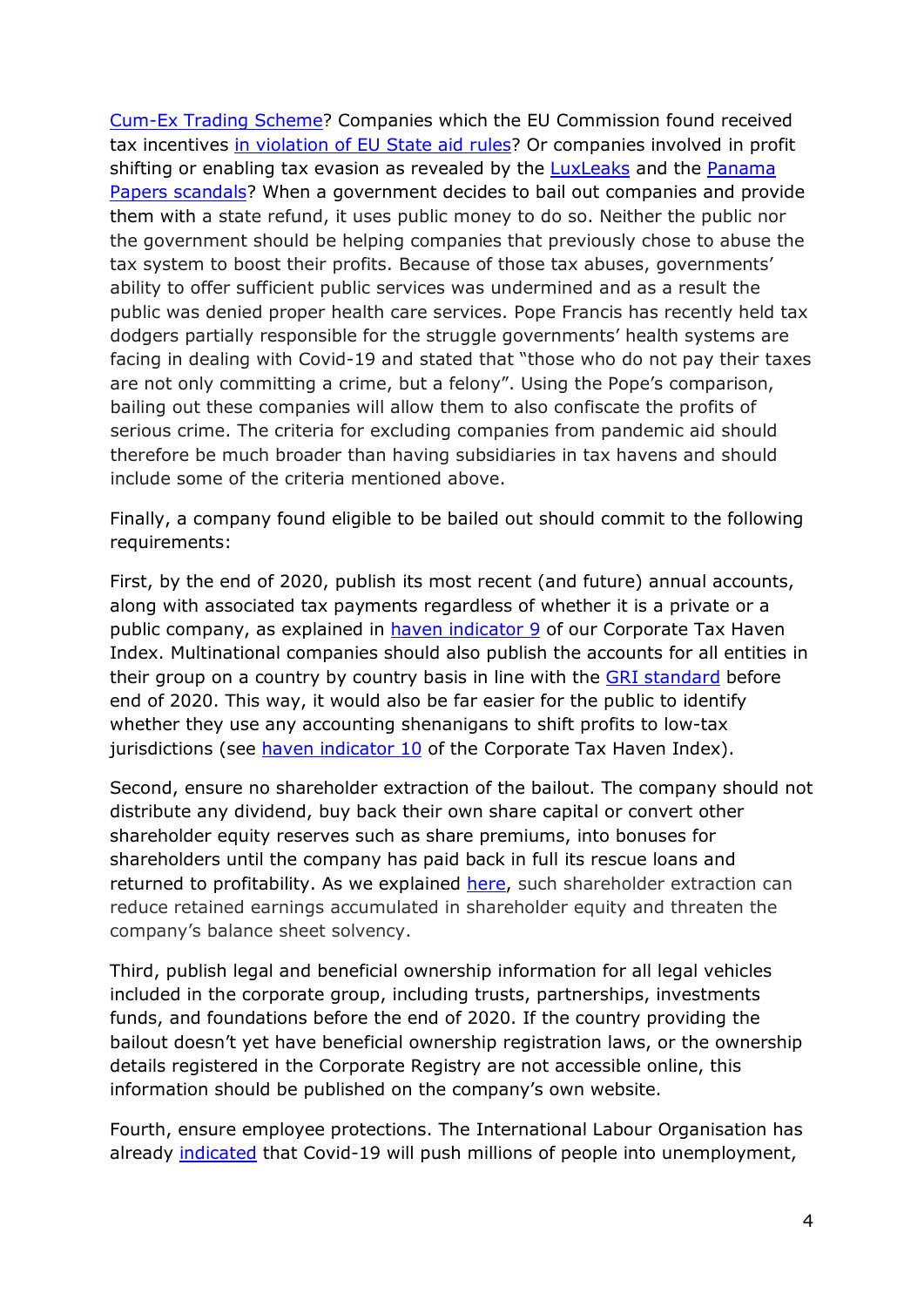underemployment and working poverty. Many of these workers are women and girls on whom the impact of this pandemic will have first order and secondary impacts that will devastate their lives. Bailed out companies should at the very least commit to not firing employees that need to be self-quarantined or hospitalised, and to pay all staff a living wage until full repayment of bailout funds or insolvency of the company.

Companies which are bailed out should be given a set number of months to implement these four commitments. Once the deadline has passed, if for any reason one or more of these commitments is violated, the company should be forced to immediately pay the bailout money back to the government.

## **3. Criteria and Conditions for Corona bailouts**

**Disqualifying criteria** to be eligible for a bailout should include:

1. Presence in 'tax havens' unless it is related to legitimate business activity. A 'tax haven' should not be defined according to highly politicised national or regional listings that exclude relevant tax havens, but based on the top 10 ranking of the [Financial Secrecy Index](https://fsi.taxjustice.net/en/introduction/fsi-results) and the [Corporate Tax Haven Index.](https://www.corporatetaxhavenindex.org/introduction/cthi-2019-results) If a corporate group has one or more subsidiaries in any of these jurisdictions, full country by country reporting in line with the standard set by the Global Reporting Initiative should be required to demonstrate legitimate business activity by the end of 2020, and an immediate commitment should be given to close down any subsidiaries used merely for tax avoidance purposes. Moreover, the legal and financial burden of proof for demonstrating the legitimacy of business activities in a tax haven should lie with the company itself.

2. Participation in tax abuse or other illicit financial flows scandals such as Luxleaks, Cum-Ex, illegal state aid etc, or open unregulated arrears with tax payments in any jurisdiction.

**Conditions** that, if unmet within deadline, money must be returned:

1. Publish online most recent (and future) accounts for all entities in the group, and full country by country reporting in line with [GRI standard](https://www.taxjustice.net/2019/12/05/businesses-campaigners-back-global-tax-standard-to-tackle-500bn-corporate-tax-abuse-epidemic/) by end of 2020.

2. Ensure no shareholder extraction of bailout (e.g. dividend distribution, share buybacks) until it has paid back in full its rescue loans and returned to profitability.

3. Publish beneficial and legal ownership information for all legal vehicles included in the corporate group, and full group structure, by end of 2020.

4. Ensure employee protections until a return to profitability or insolvency.